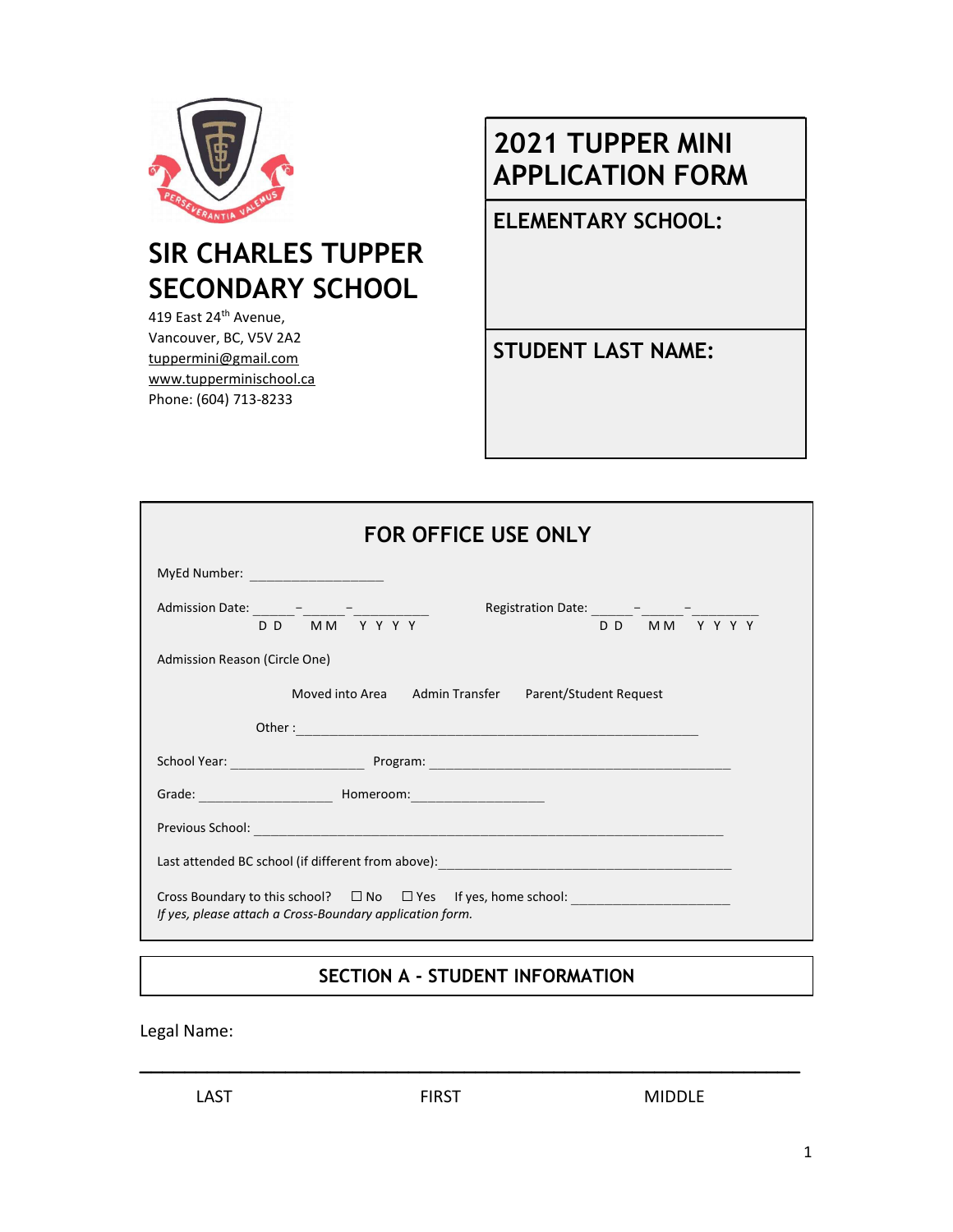| Preferred Name: 2008 and 2008 and 2008 and 2008 and 2008 and 2008 and 2008 and 2008 and 2008 and 2008 and 2008 |                                              |  |  |               |             |                 |  |
|----------------------------------------------------------------------------------------------------------------|----------------------------------------------|--|--|---------------|-------------|-----------------|--|
|                                                                                                                | Date of Birth: __ __ __-_ __ __-             |  |  |               |             |                 |  |
|                                                                                                                |                                              |  |  |               |             | D D M M Y Y Y Y |  |
| Preferred Pronouns: _______________                                                                            |                                              |  |  |               |             |                 |  |
| Elementary School: ________________________________Gr.7 Teacher(s) ______________                              |                                              |  |  |               |             |                 |  |
| If a sibling is attending Tupper please include their name and grade below.                                    |                                              |  |  |               |             |                 |  |
|                                                                                                                |                                              |  |  |               |             |                 |  |
| <b>Student Address:</b>                                                                                        |                                              |  |  |               |             |                 |  |
| <b>Street</b>                                                                                                  | City                                         |  |  |               | Postal Code |                 |  |
|                                                                                                                | SECTION B - PARENT/GUARDIAN INFORMATION      |  |  |               |             |                 |  |
| <b>Parent/ Guardian 1</b>                                                                                      |                                              |  |  |               |             |                 |  |
| LAST                                                                                                           | <b>EXAMPLE 2018 THE STATE OF STATE STATE</b> |  |  | MIDDLE        |             |                 |  |
|                                                                                                                |                                              |  |  |               |             |                 |  |
| <b>Parent/ Guardian 2</b>                                                                                      |                                              |  |  |               |             |                 |  |
| LAST                                                                                                           | <b>FIRST</b>                                 |  |  | <b>MIDDLE</b> |             |                 |  |
|                                                                                                                |                                              |  |  |               |             |                 |  |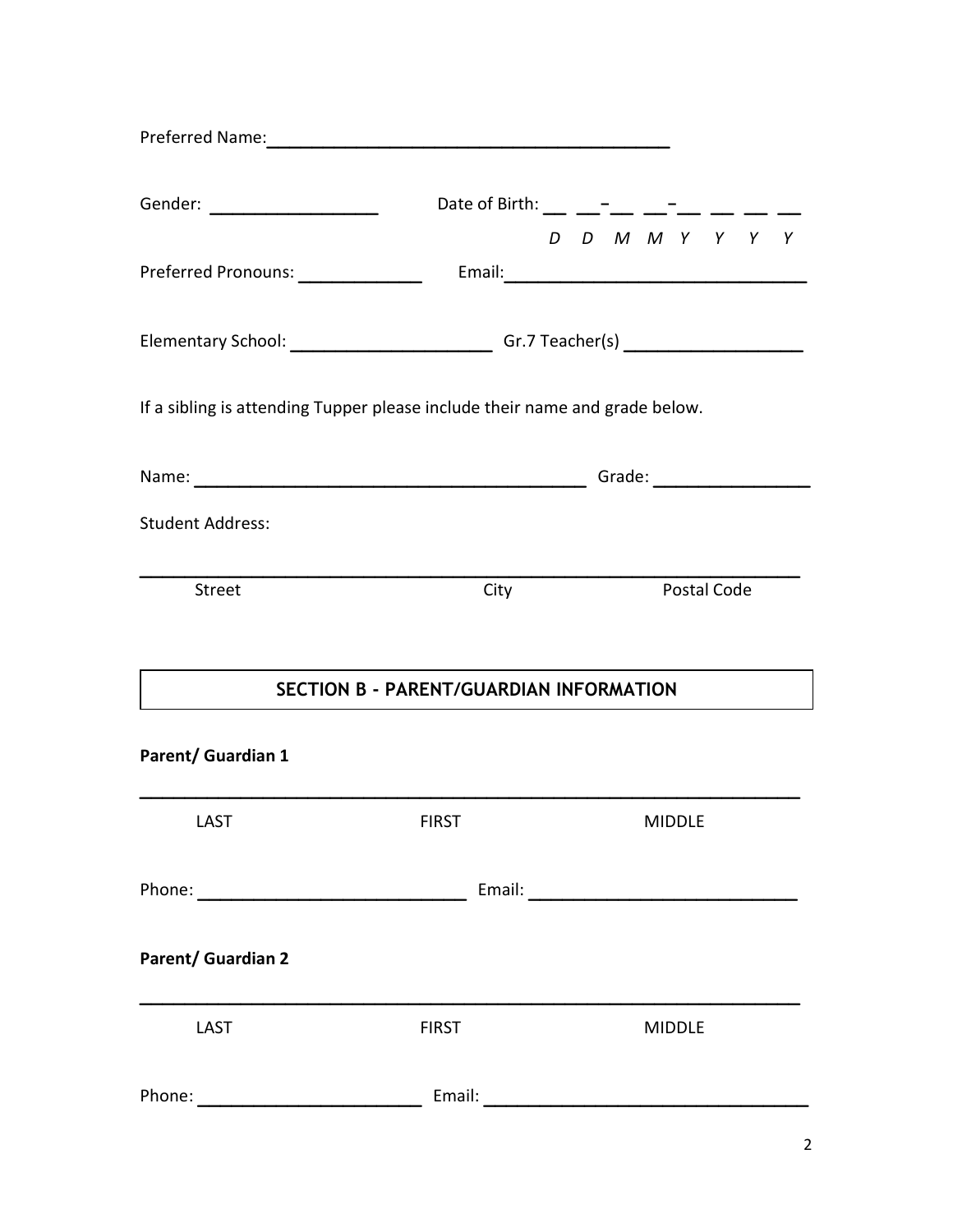#### Section C - Getting to know you

1. Please tell us about your interests or extracurricular activities that you are currently involved in. (i.e. Clubs, sport teams, volunteer work, community service, etc.)

2. What are your strengths personally, socially, and academically? (i.e. What are your skills?)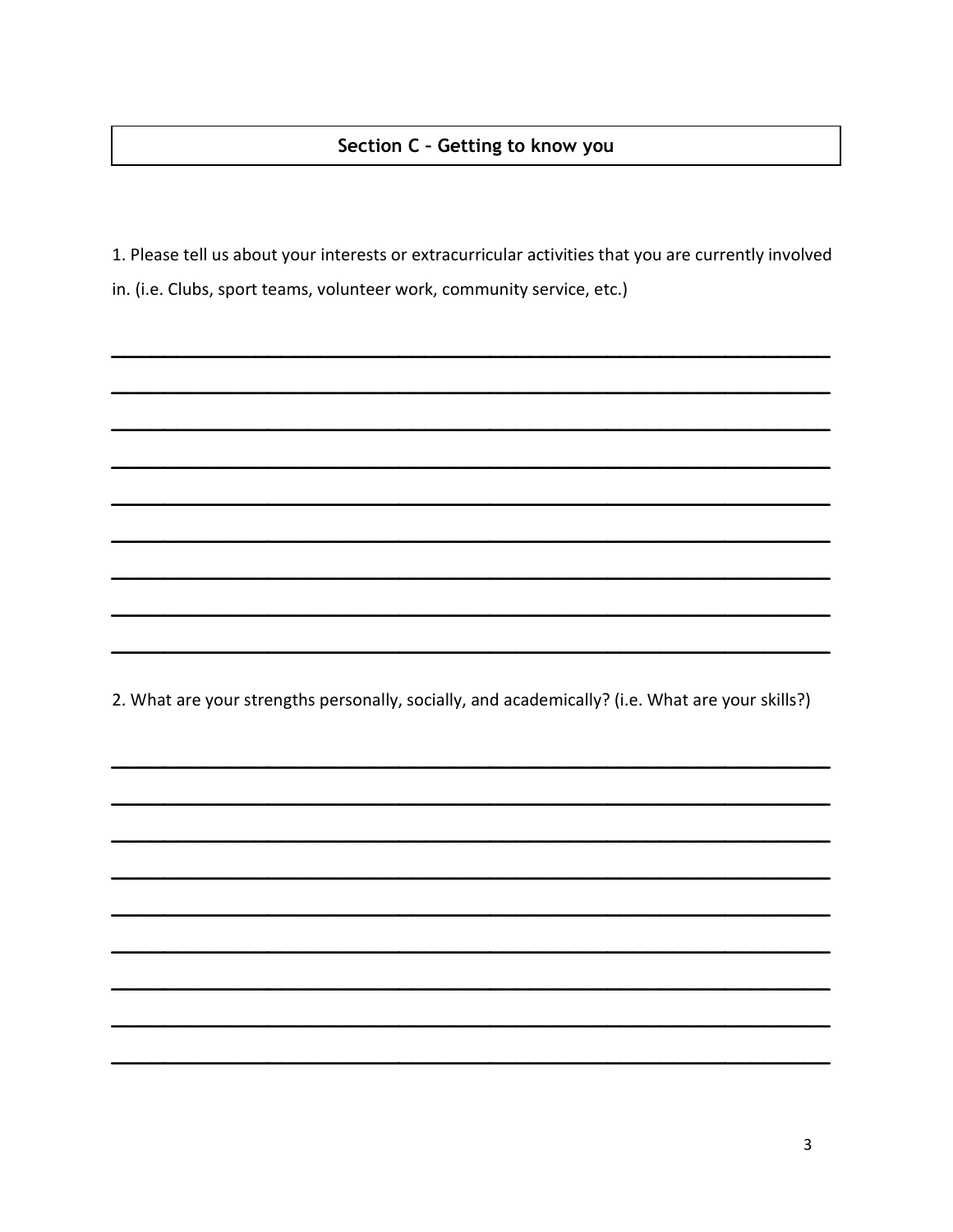3. In what areas would you like to experience growth (personally, academically, and socially)?

| $\overline{\phantom{0}}$ |  |  |
|--------------------------|--|--|
|                          |  |  |
|                          |  |  |
|                          |  |  |
|                          |  |  |
|                          |  |  |
|                          |  |  |
|                          |  |  |

4. Why are you choosing to apply to Tupper?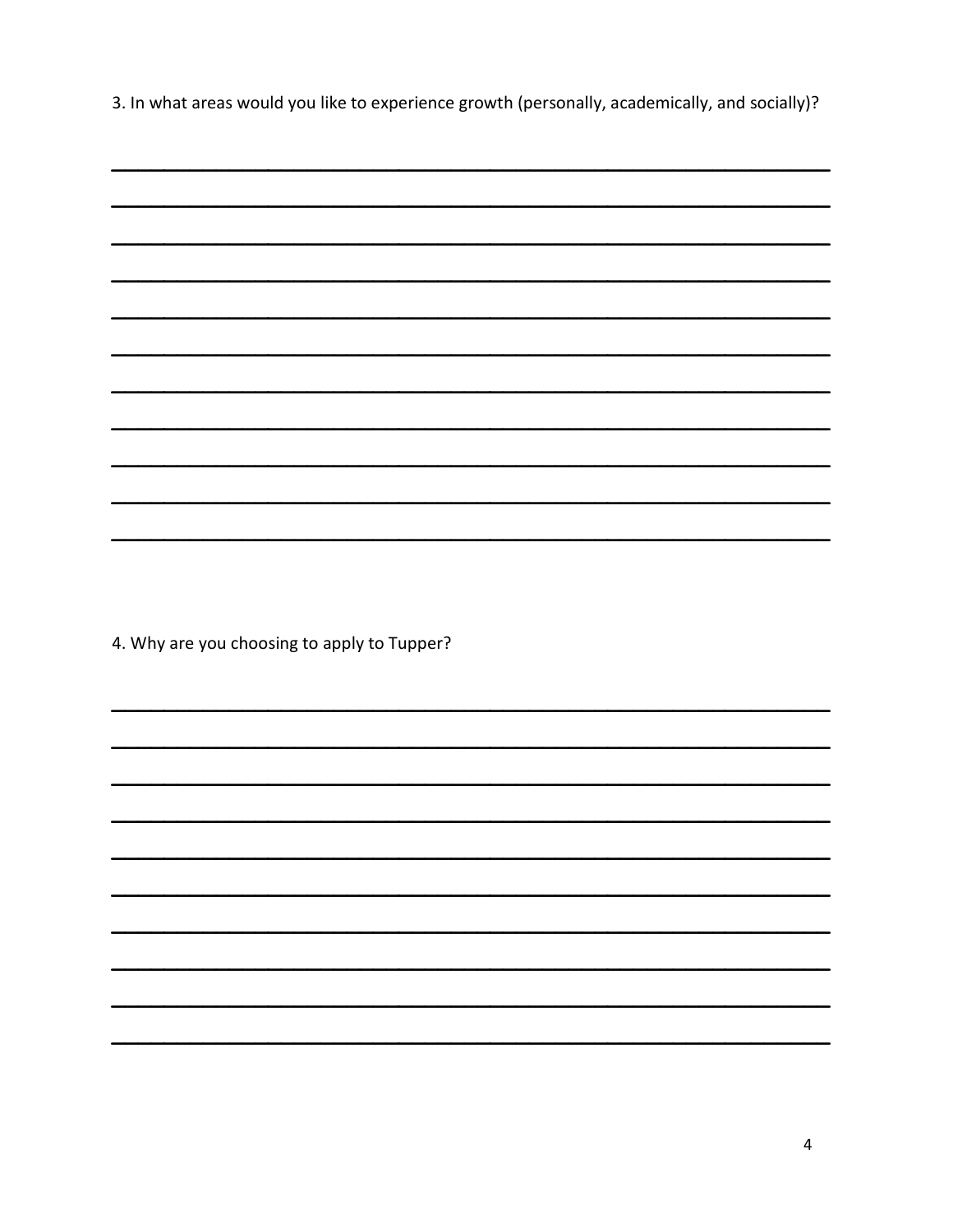| 5. What is (are) your goal(s)?                 |  |
|------------------------------------------------|--|
|                                                |  |
|                                                |  |
|                                                |  |
|                                                |  |
|                                                |  |
|                                                |  |
|                                                |  |
|                                                |  |
|                                                |  |
|                                                |  |
|                                                |  |
|                                                |  |
| 6. Is there anything else you want us to know? |  |
|                                                |  |
|                                                |  |
|                                                |  |
|                                                |  |
|                                                |  |
|                                                |  |
|                                                |  |
|                                                |  |